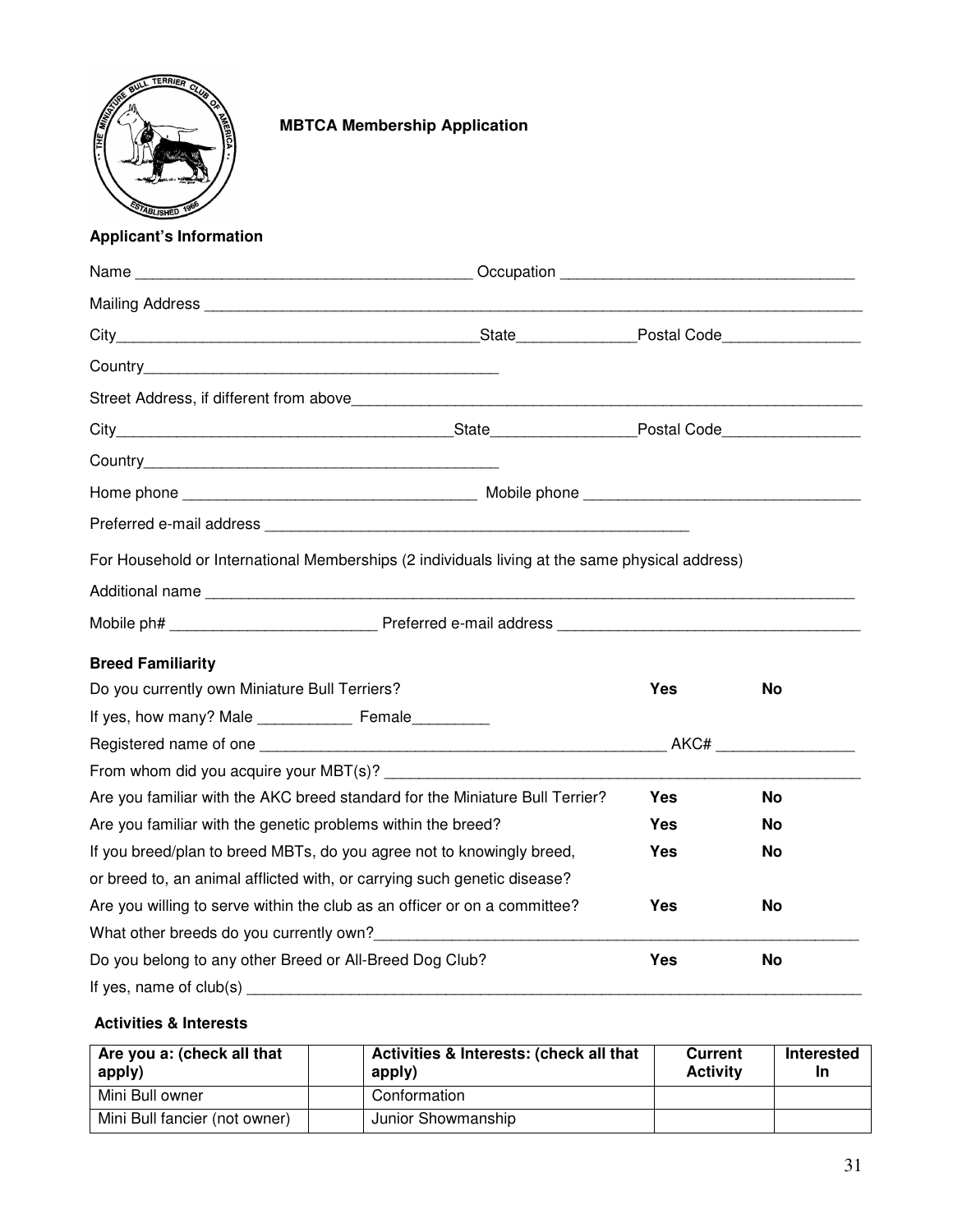| Mini Bull breeder                 | <b>Breed Judging</b>            |  |
|-----------------------------------|---------------------------------|--|
| Mini Bull owner-handler           | Obedience                       |  |
| Mini Bull professional<br>handler | Rally                           |  |
| Professional dog trainer          | Agility                         |  |
| Veterinarian or vet tech          | Barn Hunt                       |  |
| Professional dog groomer          | Nose Work                       |  |
| Animal behaviorist                | Earth Dog                       |  |
| Canine massage therapist          | Lure Coursing                   |  |
| AKC Judge (MBT)                   | Tracking                        |  |
| AKC Judge (BT)                    | <b>Weight Pulling</b>           |  |
| AKC Judge (Juniors)               | Therapy Dog                     |  |
| AKC Judge (other)                 | <b>Breed Rescue (transport)</b> |  |
| Non-licensed judge                | <b>Breed Rescue (fostering)</b> |  |

#### **Application Statement**

I/we apply for membership in the Miniature Bull Terrier Club of America. I/we are in good standing with the American Kennel Club and agree to abide by AKC rules and regulations. I/we further agree to abide by the Constitution and Bylaws and the Code of Ethics of this club and to promote the interests, welfare, and health of the breed. I/we agree to accept electronic balloting, electronic meeting notices, and electronic club minutes in accordance with AKC's procedure for AKC Parent Clubs.

| r.<br>عاد.<br>uu.<br>_____                 | Dalc |
|--------------------------------------------|------|
| r.<br>۱۲.<br>…ui ⊢<br>ັ<br>. .<br>________ | Dalt |

#### **\* Name of New Member Application Sponsor** \_\_\_\_\_\_\_\_\_\_\_\_\_\_\_\_\_\_\_\_\_\_\_\_\_\_\_\_\_\_\_\_\_\_\_\_\_\_\_\_\_\_\_\_\_\_\_\_\_\_

\* **Ask your Sponsor to sign and submit the New Member Sponsorship Form. No application will be processed until the separate Sponsorship form is received.**

#### **Application Materials Checklist**

 $\Box$  This Application

- Letter of Introduction **(REQUIRED).** Must include a brief letter describing your interest in and reasons for joining MBTCA.
- $\Box$  Check for Membership Dues. Please include a check (made payable to MBTCA) for your first year's dues. Membership renewals are due by April 1 of each year.
	- o Individual Membership (\$50.00)
	- o Household Membership (\$55.00) 2 individuals living at the same street address
	- $\circ$  International Membership (\$65.00) Up to two individuals living at the same street address outside the U.S.
	- o Junior (free)
- □ MBTCA Electronic Balloting Form